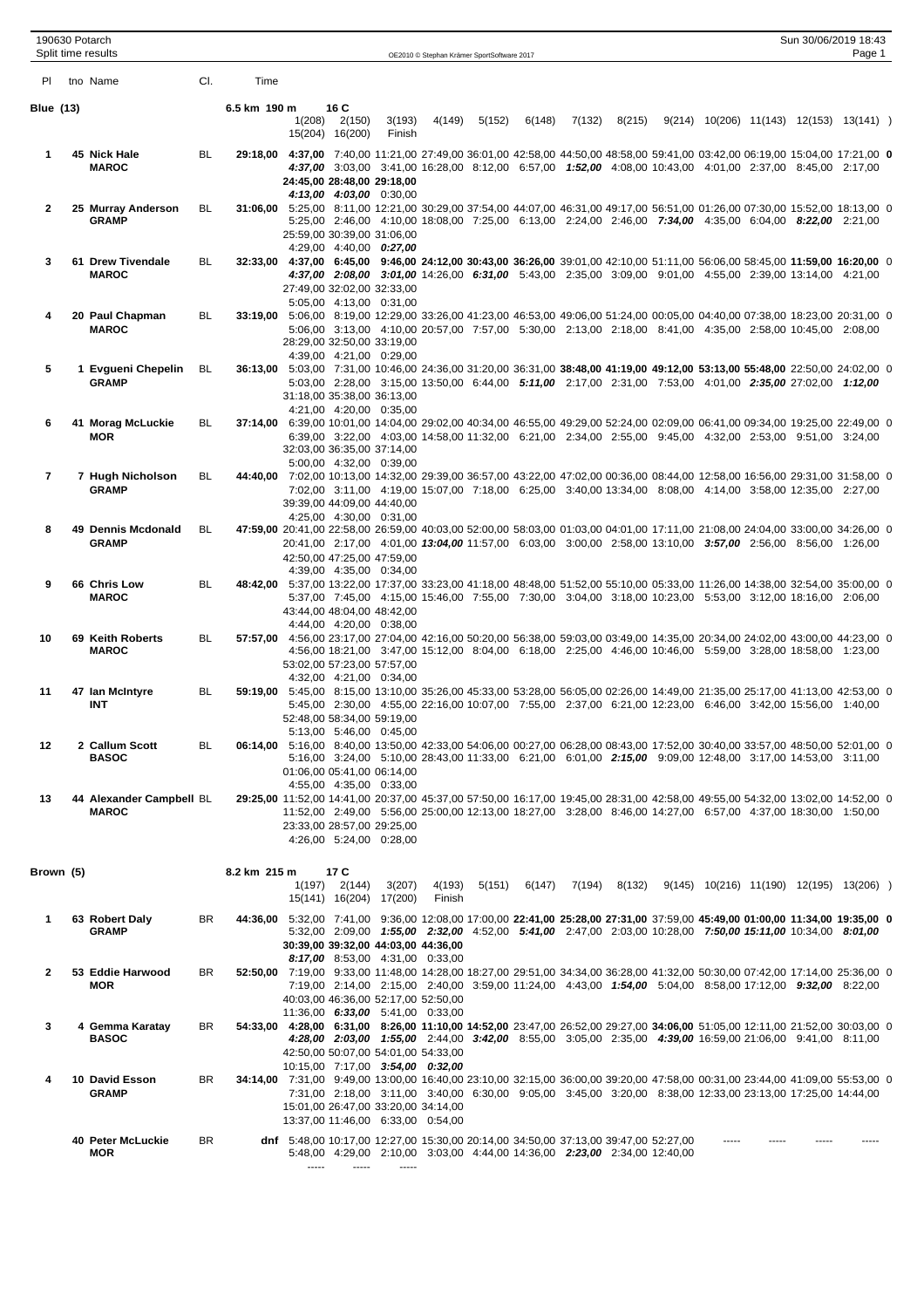| 190630 Potarch     |                                            | 18:43<br>Sun 30/06/2019 ' |
|--------------------|--------------------------------------------|---------------------------|
| Split time results | OE2010 © Stephan Krämer SportSoftware 2017 | Page 2                    |
|                    | the contract of the contract of            |                           |

| PI         | tno Name                                 | CI. | Time         |        |               |                                                                                                                                                                           |        |        |        |                                |        |                                                                                                                                                                                                             |                    |          |
|------------|------------------------------------------|-----|--------------|--------|---------------|---------------------------------------------------------------------------------------------------------------------------------------------------------------------------|--------|--------|--------|--------------------------------|--------|-------------------------------------------------------------------------------------------------------------------------------------------------------------------------------------------------------------|--------------------|----------|
| Green (15) |                                          |     | 4.0 km 120 m |        | 9 C           |                                                                                                                                                                           |        |        |        |                                |        |                                                                                                                                                                                                             |                    |          |
|            |                                          |     |              | 1(141) | 2(196)        | 3(153)                                                                                                                                                                    | 4(206) | 5(149) | 6(195) | 7(146)                         | 8(204) | 9(200)                                                                                                                                                                                                      | Finish             |          |
| 1          | 31 Ranolph Whitehead GR<br><b>MAROC</b>  |     | 12:08,00     |        |               |                                                                                                                                                                           |        |        |        |                                |        | 4:13,00 7:01,00 13:59,00 25:59,00 32:52,00 45:00,00 56:13,00 06:59,00 11:32,00 12:08,00<br>4:13,00 2:48,00 6:58,00 12:00,00 6:53,00 12:08,00 11:13,00 10:46,00 4:33,00 0:36,00                              |                    |          |
| 2          | 32 Clare Whitehead                       | GR  | 19:06,00     |        |               |                                                                                                                                                                           |        |        |        |                                |        | 7:13,00 11:54,00 14:27,00 40:22,00 45:40,00 56:20,00 05:36,00 13:49,00 18:33,00 19:06,00                                                                                                                    |                    |          |
| 3          | <b>MAROC</b><br>36 Aileen Salway         | GR  |              |        |               |                                                                                                                                                                           |        |        |        |                                |        | 7:13,00 4:41,00 2:33,00 25:55,00 5:18,00 10:40,00 9:16,00 8:13,00 4:44,00 0:33,00<br>20:05,00 4:46,00 7:21,00 17:11,00 32:48,00 41:00,00 50:23,00 04:02,00 14:07,00 19:21,00 20:05,00                       |                    |          |
|            | <b>MAROC</b>                             |     |              |        |               |                                                                                                                                                                           |        |        |        |                                |        | 4:46,00 2:35,00 9:50,00 15:37,00 8:12,00 9:23,00 13:39,00 10:05,00 5:14,00 0:44,00                                                                                                                          |                    |          |
| 4          | 5 Eric Lovie<br>GRAMP                    | GR  | 20:31.00     |        |               |                                                                                                                                                                           |        |        |        |                                |        | 6:24,00 9:07,00 18:08,00 31:28,00 36:55,00 44:10,00 04:02,00 13:05,00 19:58,00 20:31,00<br>6:24,00 2:43,00 9:01,00 13:20,00 5:27,00 7:15,00 19:52,00 9:03,00 6:53,00 0:33,00                                |                    |          |
| 5          | 13 Norman Liley                          | GR  | 26:08.00     |        |               |                                                                                                                                                                           |        |        |        |                                |        | 9:04,00 14:07,00 17:06,00 33:10,00 47:08,00 57:58,00 09:47,00 19:05,00 25:37,00 26:08,00                                                                                                                    |                    |          |
| 6          | <b>GRAMP</b><br>15 Phil Campbell         | GR  | 27:37.00     |        |               |                                                                                                                                                                           |        |        |        |                                |        | 9:04,00 5:03,00 2:59,00 16:04,00 13:58,00 10:50,00 11:49,00 9:18,00 6:32,00 0:31,00<br>4:14,00 7:04,00 24:17,00 44:01,00 49:25,00 01:02,00 10:02,00 20:51,00 27:08,00 27:37,00                              |                    |          |
|            | <b>GRAMP</b>                             |     |              |        |               |                                                                                                                                                                           |        |        |        |                                |        | 4:14,00 2:50,00 17:13,00 19:44,00 5:24,00 11:37,00 9:00,00 10:49,00 6:17,00 0:29,00                                                                                                                         |                    |          |
| 7          | 39 Kate McLuckie<br>MOR                  | GR  | 28:11.00     |        |               |                                                                                                                                                                           |        |        |        |                                |        | 6:49,00 9:32,00 25:10,00 42:19,00 46:40,00 54:36,00 04:45,00 18:45,00 27:38,00 28:11,00<br>6:49,00 2:43,00 15:38,00 17:09,00 4:21,00 7:56,00 10:09,00 14:00,00 8:53,00 0:33,00                              |                    |          |
| 8          | 8 Alex Brodie<br><b>GRAMP</b>            | GR  | 33:29.00     |        |               |                                                                                                                                                                           |        |        |        |                                |        | 8:21,00 12:13,00 20:36,00 35:21,00 46:37,00 57:56,00 07:44,00 25:17,00 32:38,00 33:29,00<br>8:21,00 3:52,00 8:23,00 14:45,00 11:16,00 11:19,00 9:48,00 17:33,00 7:21,00 0:51,00                             |                    |          |
| 9          | 6 Rosslyn Nicholson GR                   |     | 33:57,00     |        |               |                                                                                                                                                                           |        |        |        |                                |        | 8:14,00 12:38,00 14:33,00 34:12,00 47:21,00 58:27,00 11:19,00 25:18,00 33:13,00 33:57,00                                                                                                                    |                    |          |
| 10         | <b>GRAMP</b><br>54 Margaret Dearman      | GR  |              |        |               |                                                                                                                                                                           |        |        |        |                                |        | 8:14,00 4:24,00 1:55,00 19:39,00 13:09,00 11:06,00 12:52,00 13:59,00 7:55,00 0:44,00<br>53:00,00 7:32,00 13:12,00 19:45,00 43:52,00 53:30,00 09:59,00 26:09,00 41:11,00 52:06,00 53:00,00                   |                    |          |
|            | <b>MOR</b>                               |     |              |        |               |                                                                                                                                                                           |        |        |        |                                |        | 7:32,00 5:40,00 6:33,00 24:07,00 9:38,00 16:29,00 16:10,00 15:02,00 10:55,00 0:54,00                                                                                                                        |                    |          |
| 11         | 56 Helen Rowlands<br><b>GRAMP</b>        | GR  |              |        |               |                                                                                                                                                                           |        |        |        |                                |        | 53:07,00 9:20,00 12:24,00 22:02,00 41:25,00 00:57,00 18:13,00 32:44,00 46:40,00 52:22,00 53:07,00<br>9:20,00 3:04,00 9:38,00 19:23,00 19:32,00 17:16,00 14:31,00 13:56,00 5:42,00 0:45,00                   |                    |          |
| 12         | 9 Allan Downie                           | GR  | 55:40,00     |        |               |                                                                                                                                                                           |        |        |        |                                |        | 7:12,00 12:41,00 17:48,00 39:05,00 55:28,00 12:07,00 29:04,00 43:11,00 54:10,00 55:40,00                                                                                                                    |                    |          |
| 13         | TAY<br>50 Patricia Graham                | GR  | 58:12.00     |        |               |                                                                                                                                                                           |        |        |        |                                |        | 7:12,00 5:29,00 5:07,00 21:17,00 16:23,00 16:39,00 16:57,00 14:07,00 10:59,00 1:30,00<br>6:16,00 10:29,00 31:58,00 55:57,00 05:45,00 21:52,00 37:37,00 51:57,00 57:35,00 58:12,00                           |                    |          |
|            | <b>MAROC</b>                             |     |              |        |               |                                                                                                                                                                           |        |        |        |                                |        | 6:16,00 4:13,00 21:29,00 23:59,00 9:48,00 16:07,00 15:45,00 14:20,00 5:38,00 0:37,00                                                                                                                        |                    |          |
| 14         | 3 Hilary Scott<br><b>BASOC</b>           | GR  |              |        |               |                                                                                                                                                                           |        |        |        |                                |        | 59:57,00 7:34,00 11:10,00 15:40,00 38:10,00 45:43,00 13:13,00 24:31,00 49:41,00 59:00,00 59:57,00<br>7:34,00 3:36,00 4:30,00 22:30,00 7:33,00 27:30,00 11:18,00 25:10,00 9:19,00 0:57,00                    |                    |          |
|            | 52 Ian McCubbin                          | GR  |              |        |               | mp 16:40,00 19:41,00 24:47,00 53:13,00 06:27,00                                                                                                                           |        |        |        | $--- 29:28,0040:13,0054:24,00$ |        |                                                                                                                                                                                                             |                    |          |
|            | TAY                                      |     |              |        |               | 16:40,00 3:01,00 5:06,00 28:26,00 13:14,00                                                                                                                                |        |        |        |                                |        | 23:01,00 10:45,00 14:11,00                                                                                                                                                                                  |                    |          |
|            |                                          |     |              |        |               |                                                                                                                                                                           |        |        |        |                                |        |                                                                                                                                                                                                             |                    |          |
|            | Light Green (14)                         |     | 3.7 km 100 m | 1(190) | 8 C<br>2(196) | 3(217)                                                                                                                                                                    | 4(195) | 5(146) | 6(212) | 7(204)                         | 8(200) | Finish                                                                                                                                                                                                      |                    |          |
| 1          | 68 Dan whitehead                         | LG  |              |        |               | 09:17,00 15:06,00 19:50,00 34:54,00 41:16,00 49:41,00 59:18,00 03:46,00 08:41,00 09:17,00                                                                                 |        |        |        |                                |        |                                                                                                                                                                                                             |                    |          |
| 2          | <b>MAROC</b><br>34 Duncan Will           | LG  |              |        |               | 15:06,00 4:44,00 15:04,00 6:22,00 8:25,00 9:37,00 4:28,00 4:55,00 0:36,00<br>12:25,00 8:02,00 23:10,00 35:17,00 44:27,00 54:29,00 00:24,00 04:27,00 11:57,00 12:25,00     |        |        |        |                                |        |                                                                                                                                                                                                             |                    |          |
|            | GRAMP                                    |     |              |        |               | 8:02,00 15:08,00 12:07,00 9:10,00 10:02,00 5:55,00 4:03,00 7:30,00 0:28,00                                                                                                |        |        |        |                                |        |                                                                                                                                                                                                             |                    |          |
| 3          | 22 Michael Forsyth<br><b>GRAMP</b>       | LG  |              |        |               | 19:20,00 6:18,00 22:24,00 36:49,00 45:22,00 57:55,00 05:26,00 10:17,00 18:38,00 19:20,00<br>6:18,00 16:06,00 14:25,00 8:33,00 12:33,00 7:31,00 4:51,00 8:21,00 0:42,00    |        |        |        |                                |        |                                                                                                                                                                                                             |                    |          |
| 4          | 37 Richard Salway                        | LG  |              |        |               | 22:11,00 10:30,00 17:59,00 33:34,00 43:05,00 54:17,00 01:27,00 11:44,00 21:37,00 22:11,00                                                                                 |        |        |        |                                |        |                                                                                                                                                                                                             |                    |          |
| 5          | <b>MAROC</b><br>51 Lynn Collins          | LG  |              |        |               | 10:30,00 7:29,00 15:35,00 9:31,00 11:12,00 7:10,00 10:17,00 9:53,00 0:34,00<br>23:32,00 6:49,00 21:09,00 33:29,00 42:40,00 55:33,00 02:57,00 10:06,00 22:49,00 23:32,00   |        |        |        |                                |        |                                                                                                                                                                                                             |                    |          |
|            | <b>MAROC</b>                             |     |              |        |               | 6:49,00 14:20,00 12:20,00 9:11,00 12:53,00 7:24,00 7:09,00 12:43,00 0:43,00                                                                                               |        |        |        |                                |        |                                                                                                                                                                                                             |                    |          |
| 6          | 27 Gavin Maclean<br>GRAMP                | LG  | 24:47,00     |        |               | 8:53,00 14:24,00 38:34,00 47:13,00 59:16,00 04:30,00 12:42,00 23:47,00 24:47,00<br>8:53,00 5:31,00 24:10,00 8:39,00 12:03,00 5:14,00 8:12,00 11:05,00 1:00,00             |        |        |        |                                |        |                                                                                                                                                                                                             |                    |          |
| 7          | 24 Isobel anderson                       | LG  | 26:03,00     |        |               | 9:07,00 25:46,00 38:52,00 49:41,00 01:18,00 08:06,00 18:49,00 25:28,00 26:03,00                                                                                           |        |        |        |                                |        |                                                                                                                                                                                                             |                    |          |
| 8          | <b>GRAMP</b><br>48 Blair Garrett         | LG  |              |        |               | 9:07,00 16:39,00 13:06,00 10:49,00 11:37,00 6:48,00 10:43,00 6:39,00 0:35,00<br>31:03,00 6:48,00 17:34,00 32:00,00 52:07,00 08:40,00 17:24,00 22:24,00 29:59,00 31:03,00  |        |        |        |                                |        |                                                                                                                                                                                                             |                    |          |
|            | <b>MAROC</b>                             |     |              |        |               | 6:48,00 10:46,00 14:26,00 20:07,00 16:33,00 8:44,00 5:00,00 7:35,00 1:04,00                                                                                               |        |        |        |                                |        |                                                                                                                                                                                                             |                    |          |
| 9          | 11 Sean Glendinning<br><b>MAROC</b>      | LG  |              |        |               | 33:18,00 11:13,00 31:45,00 42:46,00 53:55,00 05:58,00 15:45,00 24:07,00 32:32,00 33:18,00<br>11:13,00 20:32,00 11:01,00 11:09,00 12:03,00 9:47,00 8:22,00 8:25,00 0:46,00 |        |        |        |                                |        |                                                                                                                                                                                                             |                    |          |
| 10         | 65 Morven Farquharso LG                  |     |              |        |               | 42:39,00 11:18,00 23:46,00 40:55,00 56:40,00 22:06,00 29:26,00 33:35,00 42:07,00 42:39,00                                                                                 |        |        |        |                                |        |                                                                                                                                                                                                             |                    |          |
| 11         | <b>GRAMP</b><br>12 Carol Jackson         | LG  |              |        |               | 11:18,00 12:28,00 17:09,00 15:45,00 25:26,00 7:20,00 4:09,00 8:32,00 0:32,00<br>43:35,00 10:08,00 21:58,00 41:01,00 51:45,00 10:09,00 19:54,00 35:04,00 42:45,00 43:35,00 |        |        |        |                                |        |                                                                                                                                                                                                             |                    |          |
|            | <b>GRAMP</b>                             |     |              |        |               | 10:08,00 11:50,00 19:03,00 10:44,00 18:24,00 9:45,00 15:10,00 7:41,00 0:50,00                                                                                             |        |        |        |                                |        |                                                                                                                                                                                                             |                    |          |
| 12         | 64 Kirsty Farquharson LG<br><b>GRAMP</b> |     |              |        |               | 46:03,00 14:37,00 27:09,00 44:16,00 00:23,00 25:32,00 32:47,00 36:55,00 45:30,00 46:03,00<br>14:37,00 12:32,00 17:07,00 16:07,00 25:09,00 7:15,00 4:08,00 8:35,00 0:33,00 |        |        |        |                                |        |                                                                                                                                                                                                             |                    |          |
| 13         | 28 Alice Mccrae                          | LG  |              |        |               | 47:56,00 43:23,00 52:27,00 06:26,00 14:52,00 29:11,00 36:31,00 41:35,00 47:16,00 47:56,00                                                                                 |        |        |        |                                |        |                                                                                                                                                                                                             |                    |          |
| 14         | <b>GRAMP</b><br>46 Genevieve Jones       | LG  |              |        |               | 43:23,00 9:04,00 13:59,00 8:26,00 14:19,00 7:20,00 5:04,00 5:41,00 0:40,00<br>02:18,00 13:05,00 25:21,00 48:20,00 03:46,00 32:27,00 42:15,00 49:35,00 01:08,00 02:18,00   |        |        |        |                                |        |                                                                                                                                                                                                             |                    | 26:25,00 |
|            | <b>MAROC</b>                             |     |              |        |               | 13:05,00 12:16,00 22:59,00 15:26,00 28:41,00 9:48,00 7:20,00 11:33,00 1:10,00                                                                                             |        |        |        |                                |        |                                                                                                                                                                                                             |                    | $*142$   |
|            |                                          |     |              |        |               |                                                                                                                                                                           |        |        |        |                                |        |                                                                                                                                                                                                             |                    |          |
| Orange (8) |                                          |     | 2.9 km 70 m  | 1(196) | 10C<br>2(107) | 3(205)                                                                                                                                                                    | 4(190) | 5(212) | 6(142) | 7(110)                         | 8(202) |                                                                                                                                                                                                             | $9(203)$ $10(200)$ | Finish   |
| 1          | 38 Finlay McLuckie                       | OR  |              |        |               |                                                                                                                                                                           |        |        |        |                                |        | 31:16,00 5:34,00 8:48,00 10:27,00 14:31,00 17:35,00 20:55,00 24:48,00 28:12,00 30:08,00 30:48,00 31:16,00                                                                                                   |                    |          |
|            | MOR                                      |     |              |        |               |                                                                                                                                                                           |        |        |        |                                |        | 5:34,00 3:14,00 1:39,00 4:04,00 3:04,00 3:20,00 3:53,00 3:24,00 1:56,00 0:40,00 0:28,00                                                                                                                     |                    |          |
| 2          | 17 Mette Cormack<br><b>MAROC</b>         | OR  |              |        |               |                                                                                                                                                                           |        |        |        |                                |        | 07:38,00 23:07,00 31:18,00 33:38,00 38:50,00 43:30,00 48:27,00 57:10,00 02:42,00 06:03,00 06:55,00 07:38,00<br>23:07,00 8:11,00 2:20,00 5:12,00 4:40,00 4:57,00 8:43,00 5:32,00 3:21,00 0:52,00 0:43,00     |                    |          |
| 3          | 43 Lucas Provan                          | OR  |              |        |               |                                                                                                                                                                           |        |        |        |                                |        | 14:27,00 16:38,00 27:06,00 30:53,00 35:22,00 44:08,00 51:43,00 59:29,00 07:07,00 12:18,00 13:49,00 14:27,00                                                                                                 |                    |          |
| 4          | <b>MAROC</b><br>62 Jacqui Chapman        | OR  |              |        |               |                                                                                                                                                                           |        |        |        |                                |        | 16:38,00 10:28,00 3:47,00 4:29,00 8:46,00 7:35,00 7:46,00 7:38,00 5:11,00 1:31,00 0:38,00<br>33:01,00 12:13,00 23:35,00 29:38,00 37:50,00 53:14,00 00:32,00 13:37,00 23:03,00 30:16,00 31:53,00 33:01,00    |                    |          |
|            | <b>MAROC</b>                             |     |              |        |               |                                                                                                                                                                           |        |        |        |                                |        | 12:13,00 11:22,00 6:03,00 8:12,00 15:24,00 7:18,00 13:05,00 9:26,00 7:13,00 1:37,00 1:08,00                                                                                                                 |                    |          |
| 5          | 35 Hannah Will<br>GRAMP                  | OR  |              |        |               |                                                                                                                                                                           |        |        |        |                                |        | 37:59,00 19:05,00 34:49,00 40:05,00 51:01,00 59:37,00 07:59,00 20:18,00 30:56,00 35:36,00 37:20,00 37:59,00<br>19:05,00 15:44,00 5:16,00 10:56,00 8:36,00 8:22,00 12:19,00 10:38,00 4:40,00 1:44,00 0:39,00 |                    |          |
| 6          | 16 Emily arthur                          | OR  |              |        |               |                                                                                                                                                                           |        |        |        |                                |        | 02:17,00 26:51,00 46:28,00 51:58,00 59:42,00 10:52,00 20:21,00 34:54,00 51:59,00 58:47,00 00:59,00 02:17,00                                                                                                 |                    |          |
|            | <b>GRAMP</b>                             |     |              |        |               |                                                                                                                                                                           |        |        |        |                                |        | 26:51,00 19:37,00 5:30,00 7:44,00 11:10,00 9:29,00 14:33,00 17:05,00 6:48,00 2:12,00 1:18,00                                                                                                                |                    |          |

**7 26 Annetta Maclean** OR **11:44,00** 51:58,00 02:04,00 08:20,00 16:36,00 32:18,00 39:19,00 52:41,00 01:44,00 08:59,00 10:34,00 11:44,00 **GRAMP** 51:58,00 10:06,00 6:16,00 8:16,00 15:42,00 7:01,00 13:22,00 9:03,00 7:15,00 1:35,00 1:10,00